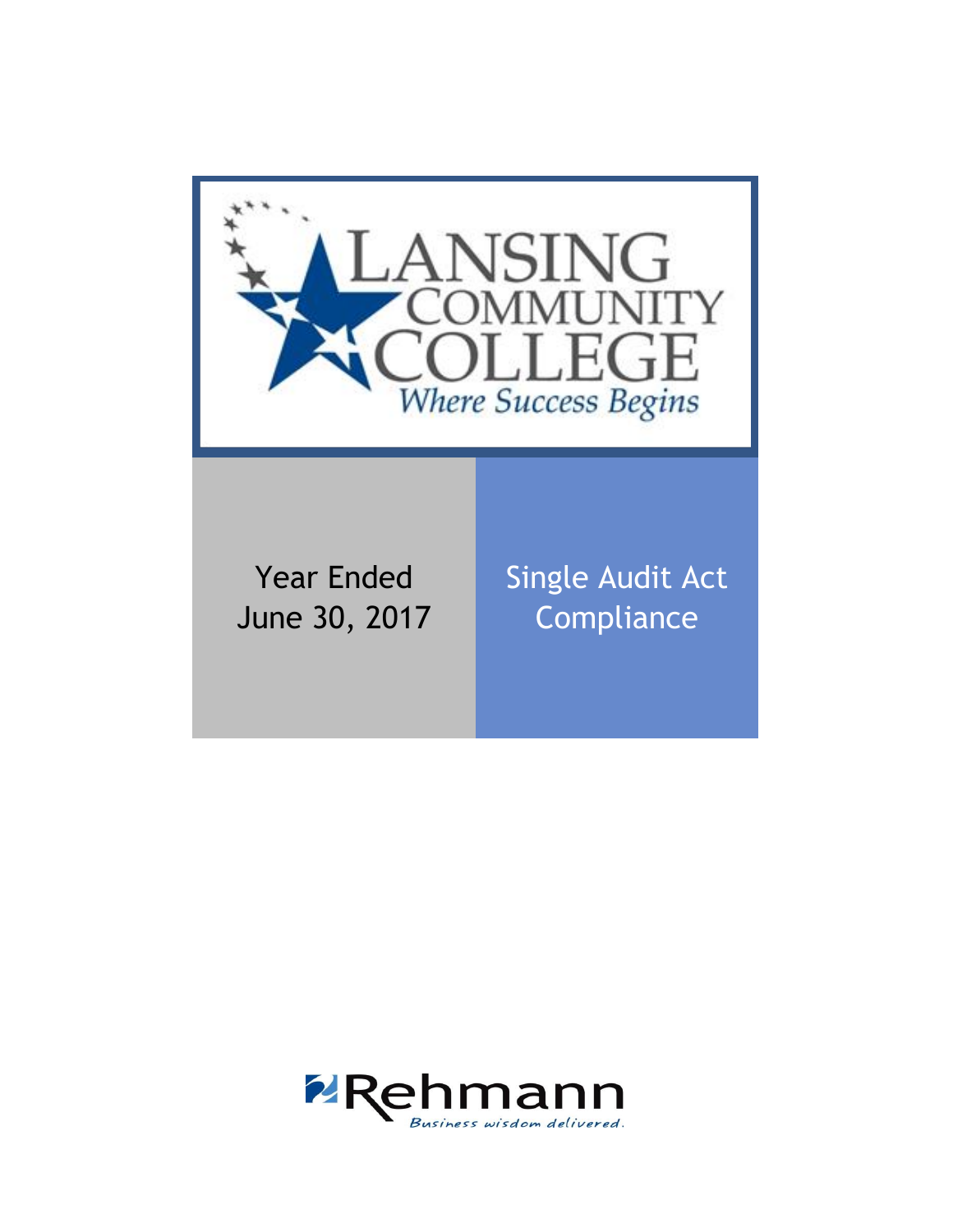# **Table of Contents**

|                                                                                                                                                                                                                          | Page |
|--------------------------------------------------------------------------------------------------------------------------------------------------------------------------------------------------------------------------|------|
| Independent Auditors' Report on the Schedule of Expenditures<br>of Federal Awards Required by the Uniform Guidance                                                                                                       | 1    |
| Schedule of Expenditures of Federal Awards                                                                                                                                                                               | 2    |
| Notes to Schedule of Expenditures of Federal Awards                                                                                                                                                                      | 4    |
| Independent Auditors' Report on Internal Control over Financial Reporting<br>and on Compliance and Other Matters Based on an Audit of Financial Statements<br>Performed in Accordance with Government Auditing Standards | 5    |
| Independent Auditors' Report on Compliance for Each Major Federal Program<br>and on Internal Control over Compliance Required by the Uniform Guidance                                                                    | 7    |
| Schedule of Findings and Questioned Costs                                                                                                                                                                                | 9    |
| Summary Schedule of Prior Audit Findings                                                                                                                                                                                 | 11   |

![](_page_1_Picture_3.jpeg)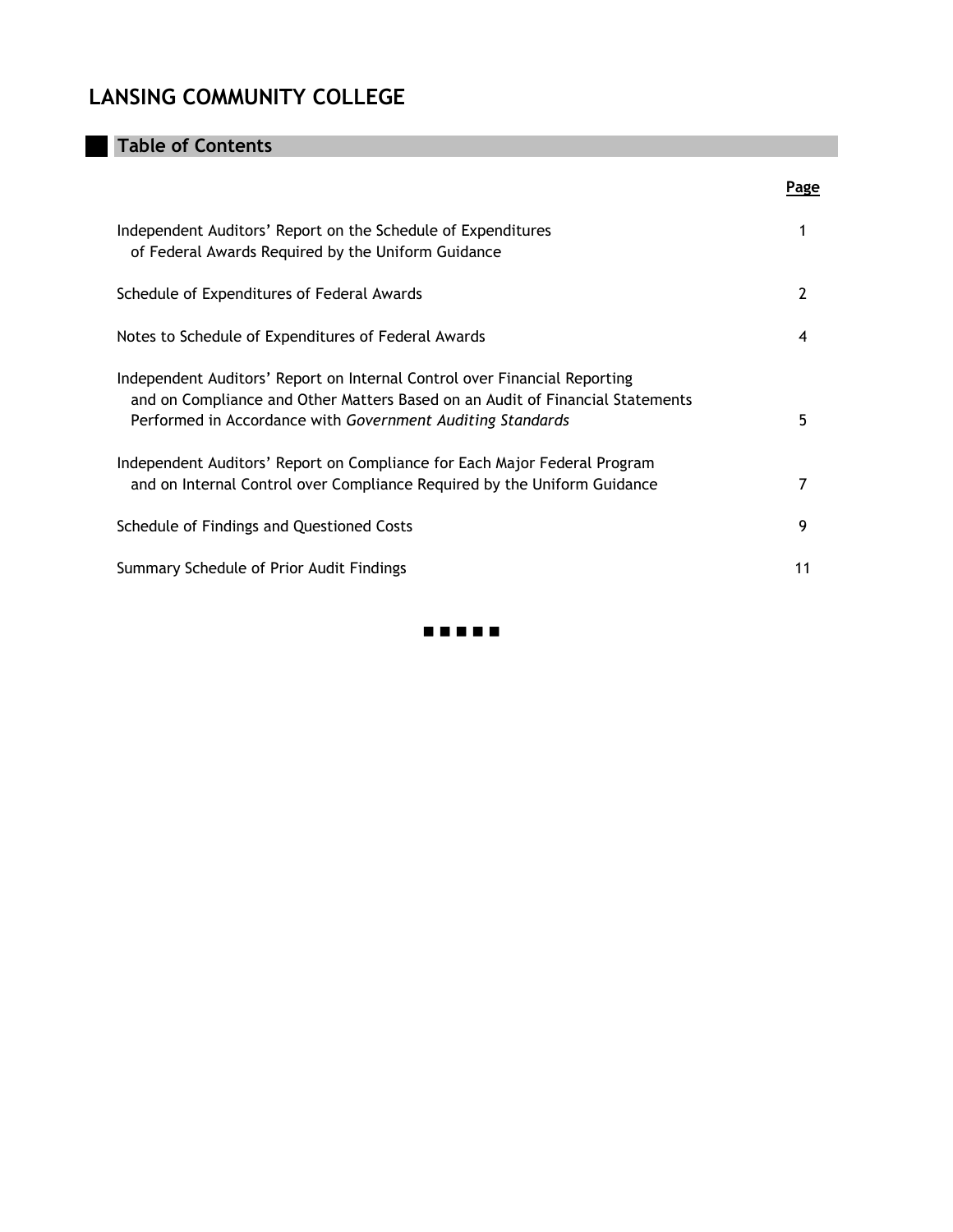![](_page_2_Picture_0.jpeg)

#### **Rehmann Robson**

675 Robinson Rd. Jackson, MI 49203 Ph: 517.787.6503 Fx: 517.788.8111 rehmann.com

# **INDEPENDENT AUDITORS' REPORT ON THE SCHEDULE OF EXPENDITURES OF FEDERAL AWARDS REQUIRED BY THE UNIFORM GUIDANCE**

October 6, 2017

Board of Trustees Lansing Community College Lansing, Michigan

We have audited the financial statements of the business-type activities and the discretely presented component unit of *Lansing Community College* (the "College") as of and for the year ended June 30, 2017, and the related notes to the financial statements, which collectively comprise the College's basic financial statements. We issued our report thereon dated October 6, 2017, which contained unmodified opinions on those financial statements. Our audit was conducted for the purpose of forming opinions on the financial statements that collectively comprise the basic financial statements. The accompanying schedule of expenditures of federal awards is presented for purposes of additional analysis as required by Title 2 U.S. Code of Federal Regulations Part 200, *Uniform Administrative Requirements, Cost Principles, and Audit Requirements for Federal Awards* (Uniform Guidance) and is not a required part of the basic financial statements. Such information is the responsibility of management and was derived from and relates directly to the underlying accounting and other records used to prepare the basic financial statements. The information has been subjected to the auditing procedures applied in the audit of the basic financial statements and certain additional procedures, including comparing and reconciling such information directly to the underlying accounting and other records used to prepare the basic financial statements or to the basic financial statements themselves, and other additional procedures in accordance with auditing standards generally accepted in the United States of America. In our opinion, the schedule of expenditures of federal awards is fairly stated in all material respects in relation to the basic financial statements as a whole.

Rehmann Lobam LLC

![](_page_2_Picture_10.jpeg)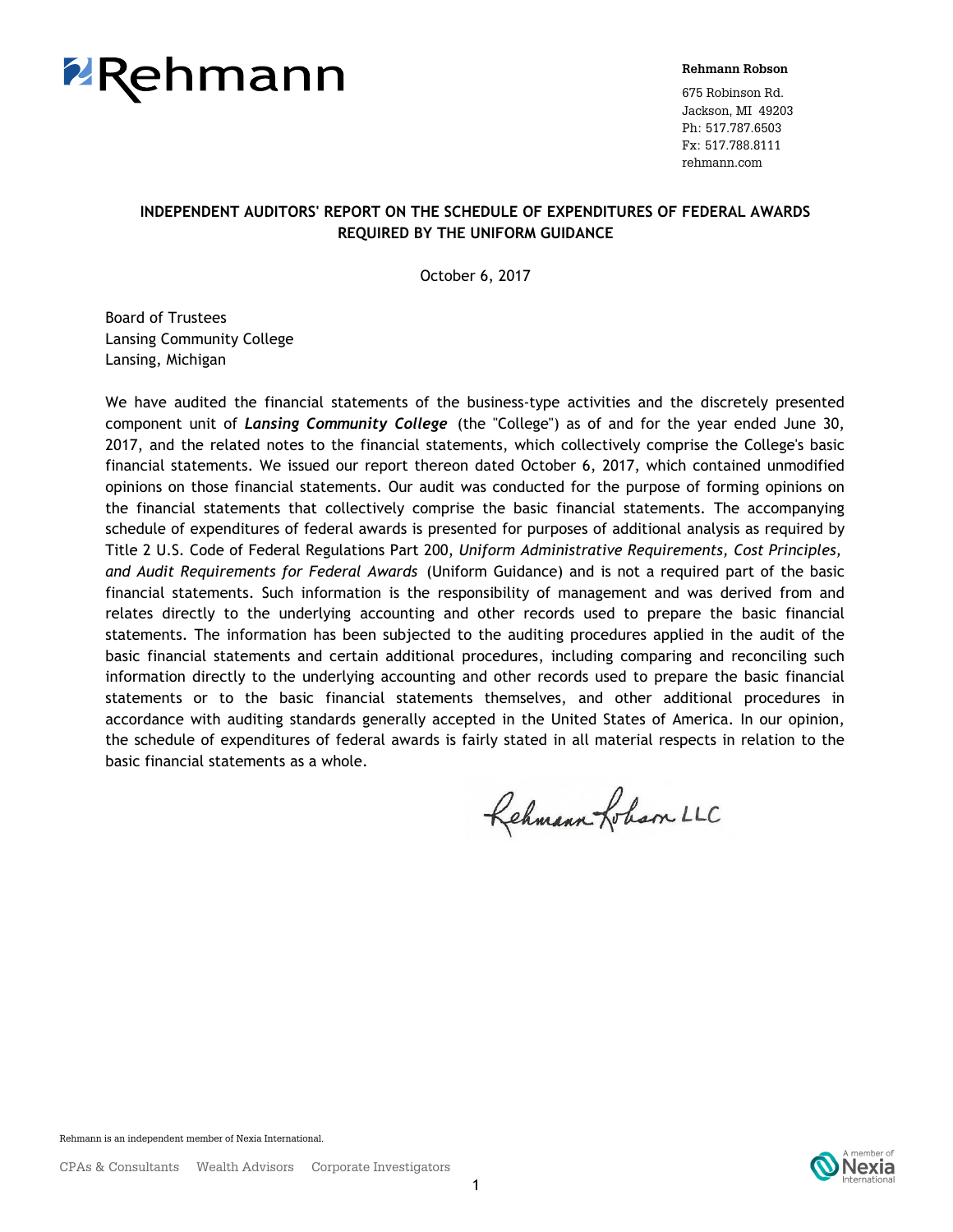# **Schedule of Expenditures of Federal Awards**

For the Year Ended June 30, 2017

| Federal Agency / Cluster / Program Title                                            | <b>CFDA</b><br><b>Number</b> | <b>Passed</b><br><b>Through</b> | Pass-through /<br><b>Grantor Number</b> | <b>Federal</b><br><b>Expenditures</b> |
|-------------------------------------------------------------------------------------|------------------------------|---------------------------------|-----------------------------------------|---------------------------------------|
|                                                                                     |                              |                                 |                                         |                                       |
| <b>U.S. Department of Education</b><br><b>Student Financial Assistance Cluster:</b> |                              |                                 |                                         |                                       |
| Federal Supplemental Educational Opportunity Grants                                 | 84.007                       | <b>Direct</b>                   | P007A11203                              | \$<br>551,450                         |
| Federal Work-Study Program                                                          | 84.033                       | <b>Direct</b>                   | P033A11203                              | 398,625                               |
| Federal Pell Grant Program                                                          | 84.063                       | <b>Direct</b>                   | P063P11023                              | 15,980,057                            |
| <b>Federal Direct Student Loans</b>                                                 | 84.268                       | <b>Direct</b>                   | P268K12023                              | 18,612,449                            |
|                                                                                     |                              |                                 |                                         | 35,542,581                            |
| Trio Cluster:                                                                       |                              |                                 |                                         |                                       |
|                                                                                     |                              |                                 | P042A110763                             |                                       |
| TRIO - Student Support Services                                                     | 84.042                       | <b>Direct</b>                   | P042A161676                             | 284,404                               |
| Gaining Early Awareness and Readiness for Undergraduate                             |                              |                                 |                                         |                                       |
| Programs                                                                            | 84.334                       | <b>MDT</b>                      | N/A                                     | 3,469                                 |
|                                                                                     |                              |                                 | P335A130148                             |                                       |
| Child Care Access Means Parents in School (CCAMPIS)                                 | 84.335                       | <b>Direct</b>                   | P335A130148-16                          | 336,009                               |
| <b>Vocational Education Basic Grant:</b>                                            |                              |                                 |                                         |                                       |
|                                                                                     |                              |                                 | 163510-1621-15                          |                                       |
| Perkins II Block                                                                    | 84.048A                      | <b>MDE</b>                      | 173510-1721-15                          | 754,946                               |
|                                                                                     |                              |                                 | 163250-1625-15                          |                                       |
| Perkins Local Leadership                                                            | 84.048A                      | <b>MDE</b>                      | 173250-1725-15                          | 4,708                                 |
|                                                                                     |                              |                                 |                                         | 759,654                               |
| <b>Total U.S. Department of Education</b>                                           |                              |                                 |                                         | 36,926,117                            |
| <b>U.S. Department of Agriculture</b>                                               |                              |                                 |                                         |                                       |
| Urban and Community Forestry Grant                                                  | 10.664                       | <b>MDNR</b>                     | N/A                                     | 5,499                                 |
| U.S. Department of Health and Human Services                                        |                              |                                 |                                         |                                       |
| <b>Medicaid Cluster:</b>                                                            |                              |                                 |                                         |                                       |
| Medical Assistance Program                                                          | 93.778                       | <b>MDCH</b>                     | 20161215                                | 18,359                                |
| <b>U.S. Small Business Administration</b>                                           |                              |                                 |                                         |                                       |
|                                                                                     |                              |                                 | SBAHQ-14-B-0024                         |                                       |
| Small Business Development Center                                                   | 59.037                       | GVSU                            | SBAHQ-17B-0052                          | 205,105                               |

continued…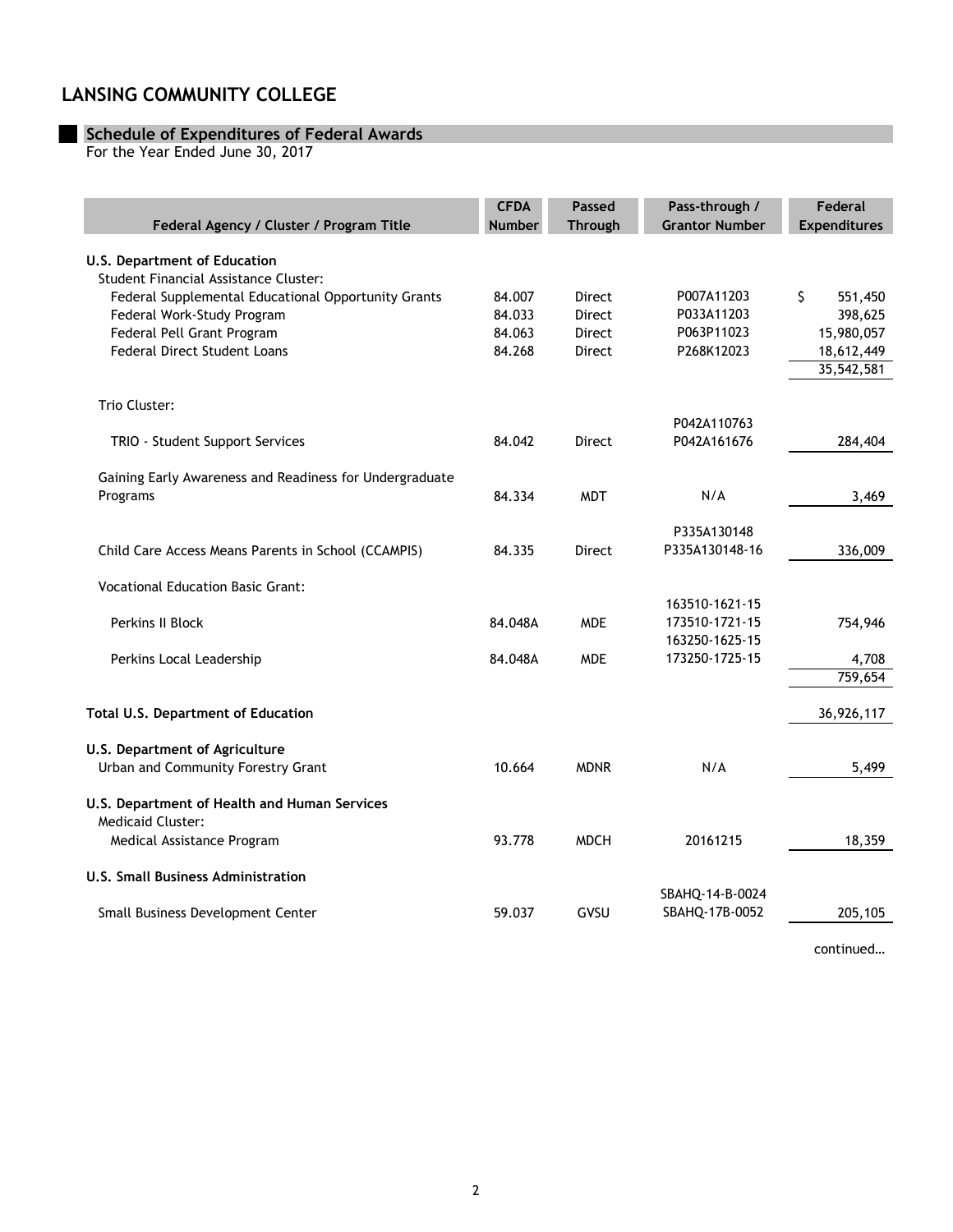# **Schedule of Expenditures of Federal Awards (Concluded)**

For the Year Ended June 30, 2017

| Federal Agency / Cluster / Program Title                | <b>CFDA</b><br><b>Number</b> | <b>Passed</b><br><b>Through</b> | Pass-through /<br><b>Grantor Number</b> | Federal<br><b>Expenditures</b> |
|---------------------------------------------------------|------------------------------|---------------------------------|-----------------------------------------|--------------------------------|
|                                                         |                              |                                 |                                         |                                |
| U.S. Department of Labor                                |                              |                                 |                                         |                                |
| H1B Tech Knowledge E Pathways IT Training Grant         | 17.268                       | <b>CAMW</b>                     | H <sub>1</sub> B-LCC                    | \$<br>61,757                   |
| Advance Michigan Center for Apprenticeship Innovation   | 17.268                       | <b>SMCA</b>                     | AP-28028-15-60-A-26                     | 54                             |
|                                                         |                              |                                 |                                         | 61,811                         |
| TAA Community College Career And Training Grant Program | 17.282                       | <b>CAMW</b>                     | TC-25067-13-60-A-26                     | 699,170                        |
|                                                         |                              |                                 |                                         |                                |
| <b>Total U.S. Department of Labor</b>                   |                              |                                 |                                         | 760,981                        |
|                                                         |                              |                                 |                                         |                                |
| U.S. Department of Transportation                       |                              |                                 |                                         |                                |
| <b>Highway Safety Cluster:</b>                          |                              |                                 |                                         |                                |
| Motorcycle Safety Grant Program                         | 20.616                       | <b>MDS</b>                      | <b>MAP-21</b>                           | 4,331                          |
| <b>National Science Foundation</b>                      |                              |                                 |                                         |                                |
| Automotive Manufacturing Technical                      |                              |                                 |                                         |                                |
| <b>Education Collaborative</b>                          | 47.076                       | <b>KCTCS</b>                    | <b>KCT-PS-610</b>                       | 1,658                          |
| ATE Convergence Technology Center                       | 47.076                       | <b>MSU</b>                      | DUE-120577                              | 45,940                         |
|                                                         |                              |                                 |                                         |                                |
| <b>Total National Science Foundation</b>                |                              |                                 |                                         | 47,598                         |
| <b>Total Expenditures of Federal Awards</b>             |                              |                                 |                                         | 37,967,990                     |
|                                                         |                              |                                 |                                         |                                |
|                                                         |                              |                                 |                                         |                                |

concluded.

See notes to schedule of expenditures of federal awards.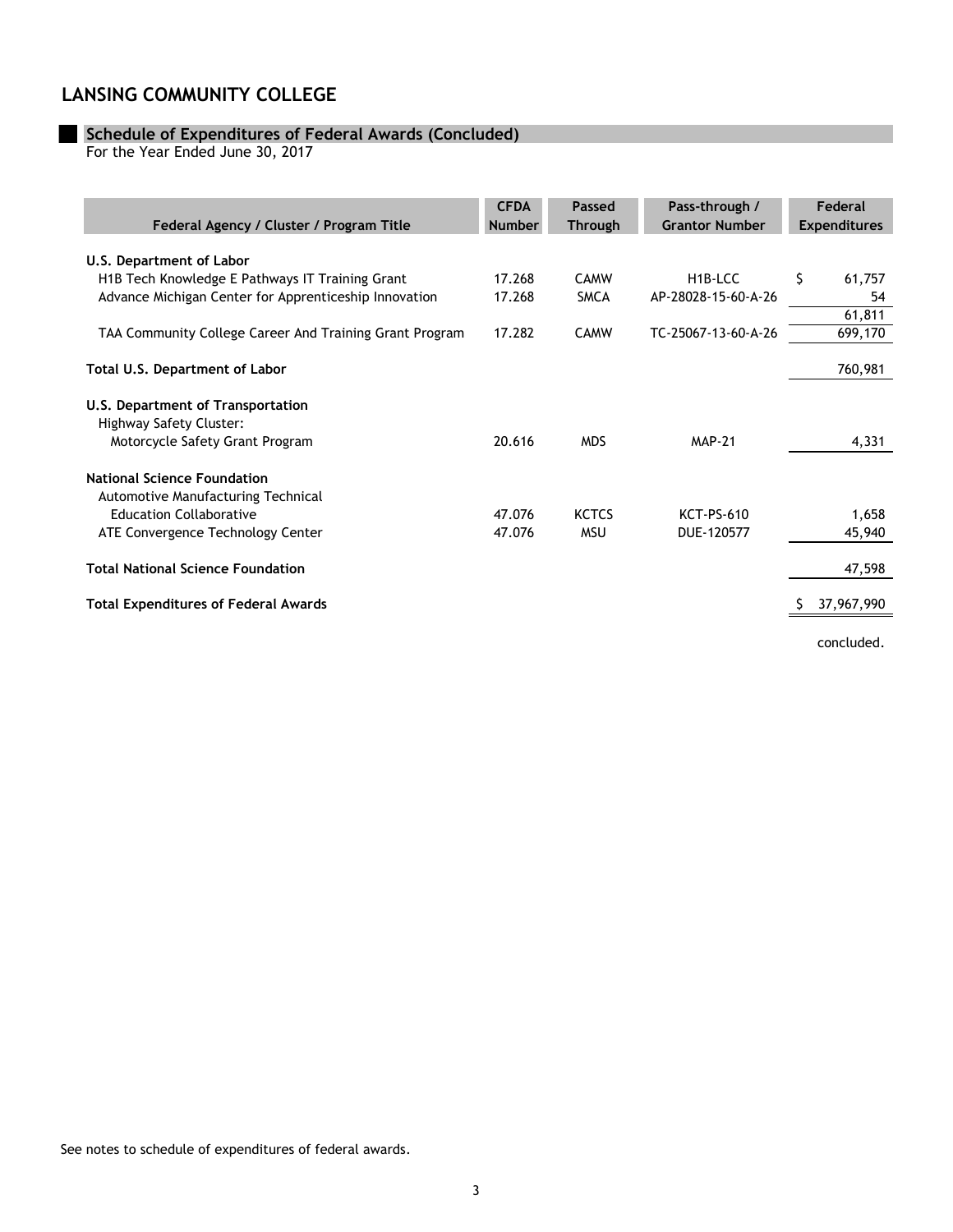# **Notes to Schedule of Expenditures of Federal Awards**

### **1. BASIS OF PRESENTATION**

The accompanying schedule of expenditures of federal awards (the "Schedule") includes the federal grant activity of Lansing Community College (the "College") under programs of the federal government for the year ended June 30, 2017. The information in this schedule is presented in accordance with the requirements of Title 2 U.S. Code of Federal Regulations Part 200, *Uniform Administrative Requirements, Cost Principles, and Audit Requirements for Federal Awards* (Uniform Guidance)*.* Because the schedule presents only a selected portion of the operations of the College, it is not intended to and does not present the net position, changes in net position, or cash flows of the College.

#### **2. SUMMARY OF SIGNIFICANT ACCOUNTING POLICIES**

Expenditures reported on the Schedule are reported on the accrual basis of accounting which is described in Note 1 to the College's financial statements. Such expenditures are recognized following the cost principles contained in the Uniform Guidance, wherein certain types of expenditures are not allowable or are limited as to reimbursement. Pass-through entity identifying numbers are presented where available.

For purposes of charging indirect costs to federal awards, the College has not elected to use the 10 percent de minimis cost rate as permitted by §200.414 of the Uniform Guidance.

#### **3. PASS-THROUGH ENTITIES**

The College receives certain federal grants as subawards from non-federal entities. Pass-through entities, where applicable, have been identified in the Schedule with an abbreviation, defined as follows:

| Pass-through<br>Entity<br>Abbreviation | Pass-through Entity Name                      |
|----------------------------------------|-----------------------------------------------|
|                                        |                                               |
| <b>CAMW</b>                            | Capital Area Michigan Works!                  |
| GVSU                                   | <b>Grand Valley State University</b>          |
| <b>KCTCS</b>                           | Kentucky Community & Technical College System |
| <b>MDCH</b>                            | Michigan Department of Community Health       |
| <b>MDE</b>                             | Michigan Department of Education              |
| <b>MDNR</b>                            | Michigan Department of Natural Resources      |
| <b>MDS</b>                             | Michigan Department of State                  |
| <b>MSU</b>                             | Michigan State University                     |
| <b>MDT</b>                             | Michigan Department of Treasury               |
| <b>SMCA</b>                            | Southeast Michigan Community Alliance         |

#### n n n n n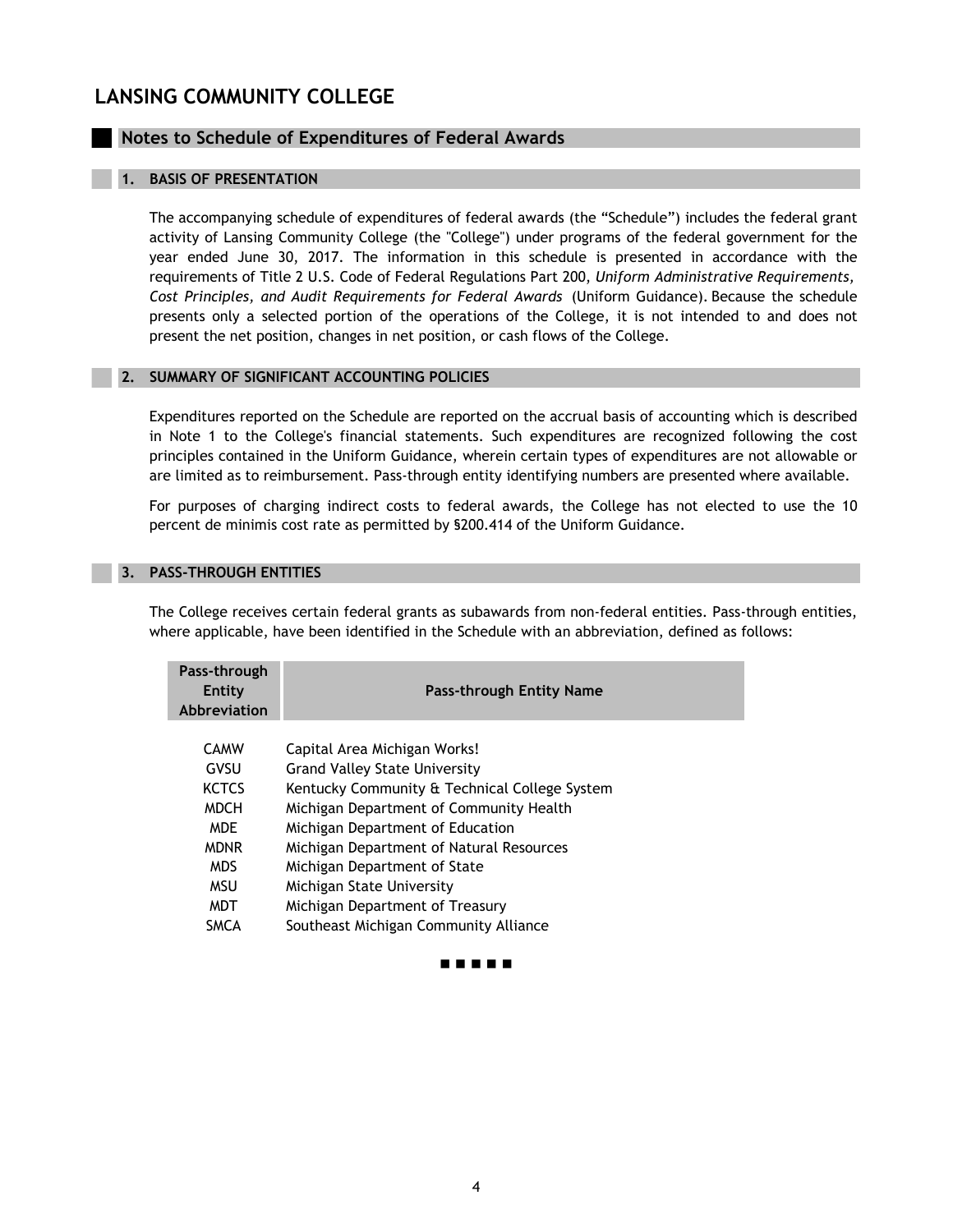![](_page_6_Picture_0.jpeg)

**Rehmann Robson**

675 Robinson Rd. Jackson, MI 49203 Ph: 517.787.6503 Fx: 517.788.8111 rehmann.com

# **INDEPENDENT AUDITORS' REPORT ON INTERNAL CONTROL OVER FINANCIAL REPORTING AND ON COMPLIANCE AND OTHER MATTERS BASED ON AN AUDIT OF THE FINANCIAL STATEMENTS PERFORMED IN ACCORDANCE WITH** *GOVERNMENTAUDITING STANDARDS*

October 6, 2017

Board of Trustees Lansing Community College Lansing, Michigan

We have audited, in accordance with the auditing standards generally accepted in the United States of America and the standards applicable to financial audits contained in *Government Auditing Standards* issued by the Comptroller General of the United States, the financial statements of the business-type activities and the discretely presented component unit of *Lansing Community College* (the "College"), as of and for the year ended June 30, 2017, and the related notes to the financial statements, which collectively comprise the College's basic financial statements, and have issued our report thereon dated October 6, 2017. The financial statements of the Lansing Community College Foundation were not audited in accordance with *Government Auditing Standards.*

### **Internal Control Over Financial Reporting**

In planning and performing our audit of the financial statements, we considered the College's internal control over financial reporting (internal control) to determine the audit procedures that are appropriate in the circumstances for the purpose of expressing our opinions on the financial statements, but not for the purpose of expressing an opinion on the effectiveness of the College's internal control. Accordingly, we do not express an opinion on the effectiveness of the College's

A *deficiency in internal control* exists when the design or operation of a control does not allow management or employees, in the normal course of performing their assigned functions, to prevent, or detect and correct misstatements on a timely basis. A *material weakness* is a deficiency, or a combination of deficiencies, in internal control such that there is a reasonable possibility that a material misstatement of the entity's financial statements will not be prevented, or detected and corrected on a timely basis. A *significant deficiency* is a deficiency, or a combination of deficiencies, in internal control that is less severe than a material weakness, yet important enough to merit attention by those charged with governance.

Our consideration of internal control was for the limited purpose described in the first paragraph of this section and was not designed to identify all deficiencies in internal control that might be material weaknesses or significant deficiencies. Given these limitations, during our audit we did not identify any deficiencies in internal control that we consider to be material weaknesses. However, material weaknesses may exist that have not been identified.

Rehmann is an independent member of Nexia International.

![](_page_6_Picture_13.jpeg)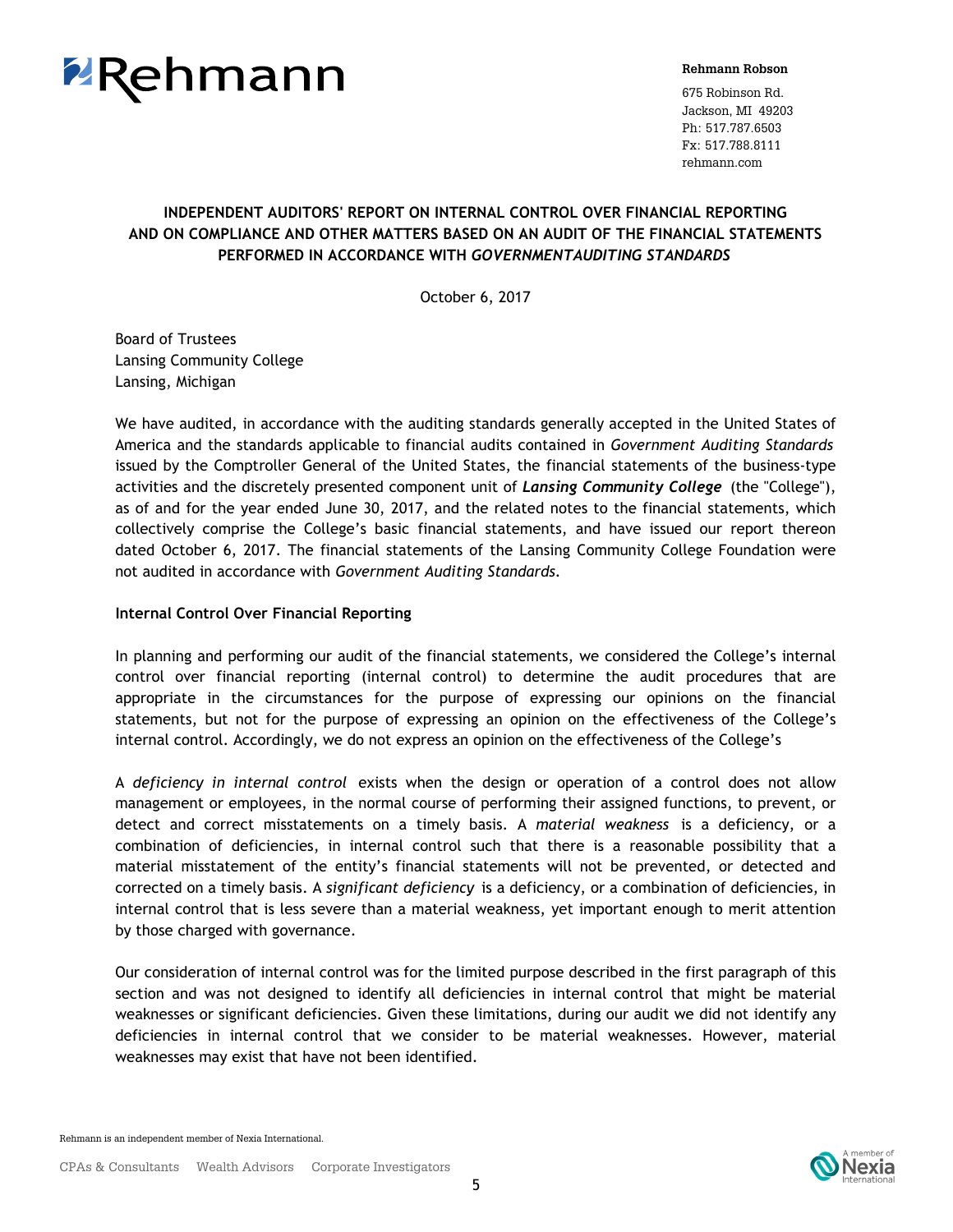#### **Compliance and Other Matters**

As part of obtaining reasonable assurance about whether the College's financial statements are free from material misstatement, we performed tests of its compliance with certain provisions of laws, regulations, contracts, and grant agreements, noncompliance with which could have a direct and material effect on the determination of financial statement amounts. However, providing an opinion on compliance with those provisions was not an objective of our audit, and accordingly, we do not express such an opinion. The results of our tests disclosed no instances of noncompliance or other matters that are required to be reported under *Government Auditing Standards.*

#### **Purpose of this Report**

The purpose of this report is solely to describe the scope of our testing of internal control and compliance and the results of that testing, and not to provide an opinion on the effectiveness of the College's internal control or on compliance. This report is an integral part of an audit performed in accordance with *Government Auditing Standards* in considering the entity's internal control and compliance. Accordingly, this communication is not suitable for any other purpose.

Rehmann Lobam LLC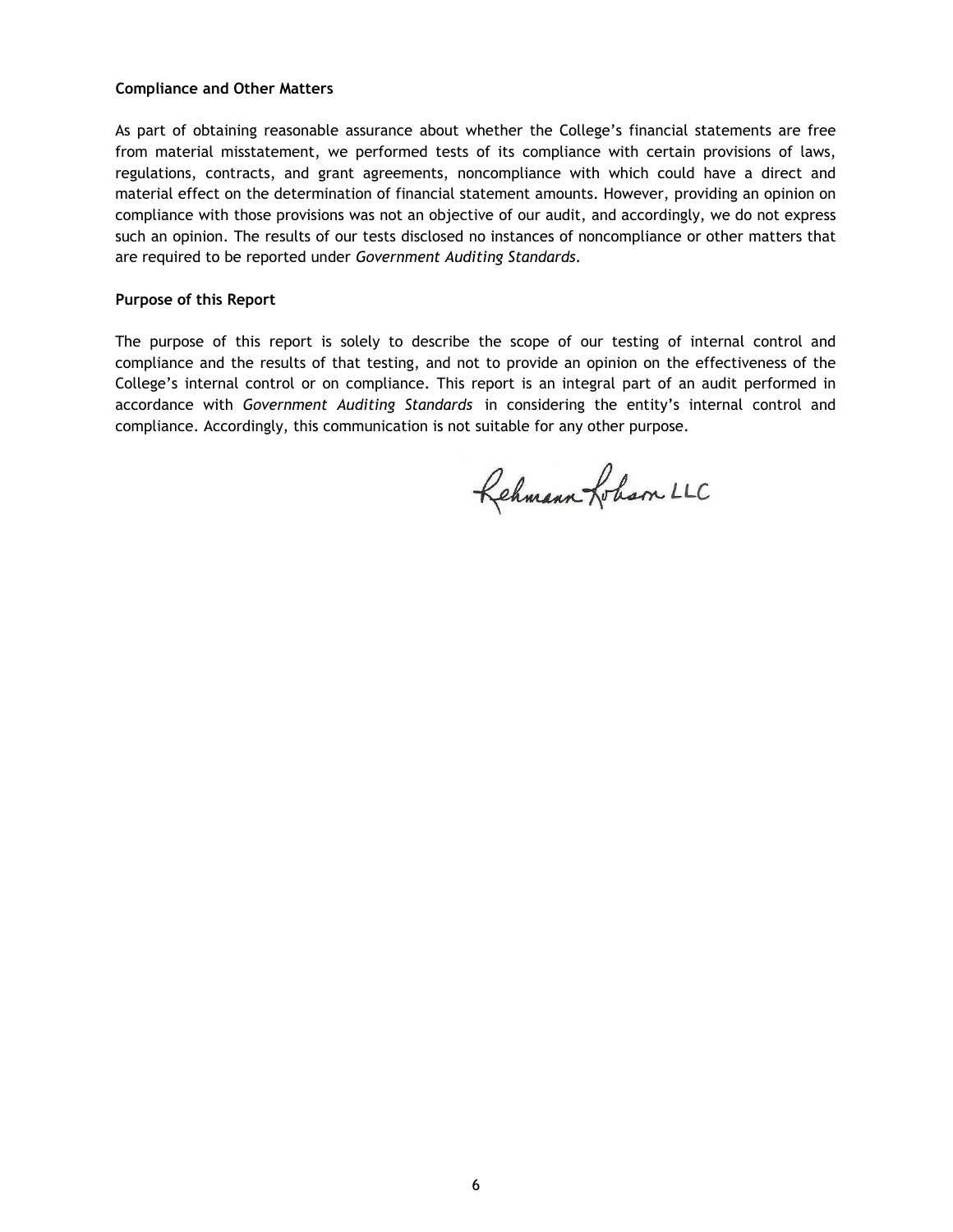![](_page_8_Picture_0.jpeg)

#### **Rehmann Robson**

675 Robinson Rd. Jackson, MI 49203 Ph: 517.787.6503 Fx: 517.788.8111 rehmann.com

# **INDEPENDENT AUDITORS REPORT ON COMPLIANCE FOR EACH MAJOR FEDERAL PROGRAM AND ON INTERNAL CONTROL OVER COMPLIANCE REQUIRED BY THE UNIFORM GUIDANCE**

October 6, 2017

Board of Trustees Lansing Community College Lansing, Michigan

### **Report on Compliance for Each Major Federal Program**

We have audited the compliance of *Lansing Community College* (the "College") with the types of compliance requirements described in the *OMB Compliance Supplement* that could have a direct and material effect on each of the College's major federal programs for the year ended June 30, 2017. The College's major federal programs are identified in the summary of auditors' results section of the accompanying schedule of findings and questioned costs.

#### *Management's Responsibility*

Management is responsible for compliance with federal statutes, regulations, and the terms and conditions of its federal awards applicable to its federal programs.

### *Independent Auditors' Responsibility*

Our responsibility is to express an opinion on compliance for each of the College's major federal programs based on our audit of the types of compliance requirements referred to above. We conducted our audit of compliance in accordance with auditing standards generally accepted in the United States of America; the standards applicable to financial audits contained in *Government Auditing Standards,* issued by the Comptroller General of the United States; and the audit requirements of Title 2 U.S. Code of Federal Regulations Part 200, *Uniform Administrative Requirements, Cost Principles, and Audit Requirements for Federal Awards* (Uniform Guidance). Those standards and the Uniform Guidance require that we plan and perform the audit to obtain reasonable assurance about whether noncompliance with the types of compliance requirements referred to above that could have a direct and material effect on a major federal program occurred. An audit includes examining, on a test basis, evidence about the College's compliance with those requirements and performing such other procedures as we considered necessary in the circumstances.

We believe that our audit provides a reasonable basis for our opinion on compliance for each of the major federal programs. However, our audit does not provide a legal determination of the College's compliance.

Rehmann is an independent member of Nexia International.

![](_page_8_Picture_15.jpeg)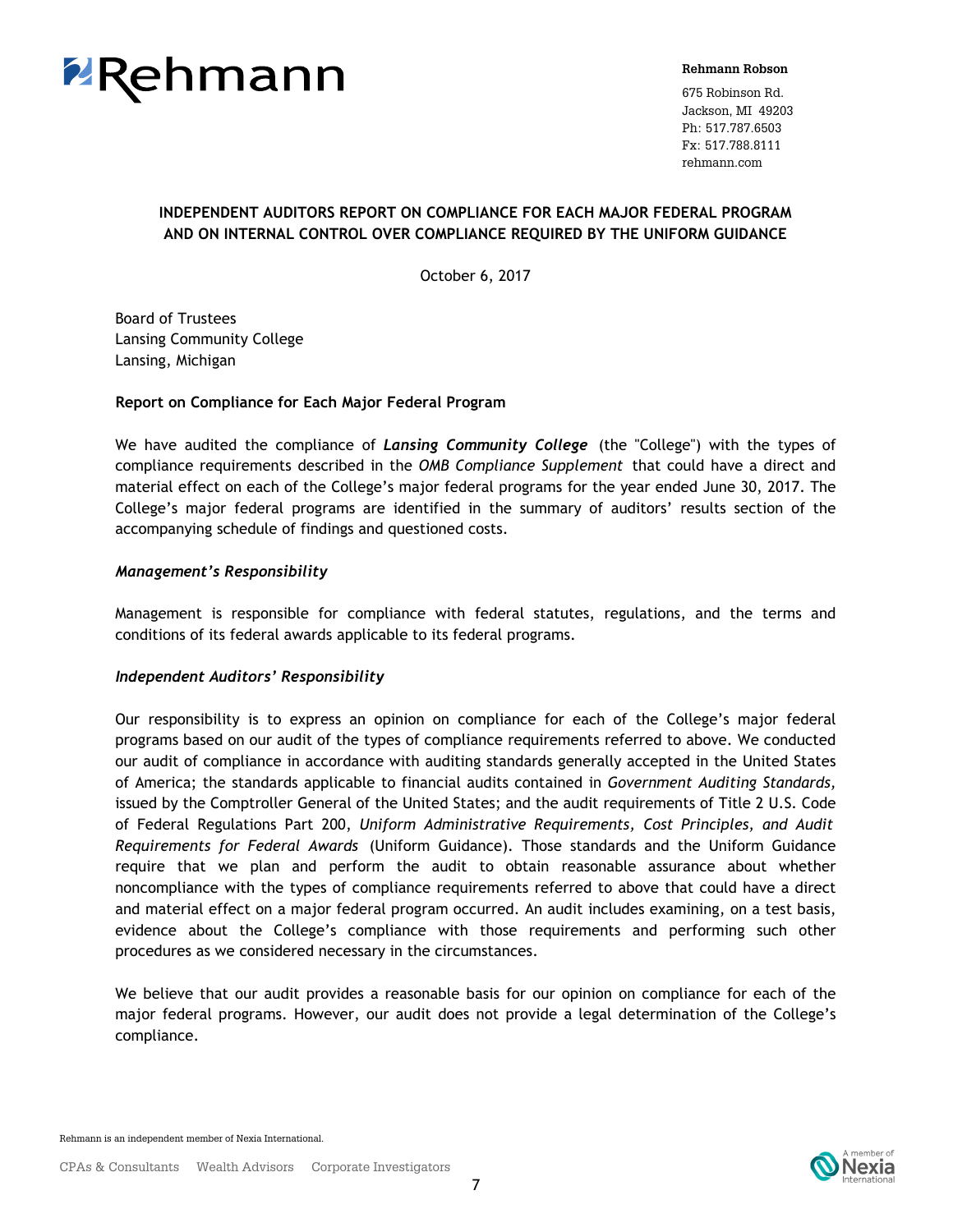### *Opinion on Each Major Federal Program*

In our opinion, the College complied, in all material respects, with the types of compliance requirements referred to above that could have a direct and material effect on each of its major federal programs for the year ended June 30, 2017.

### **Report on Internal Control Over Compliance**

Management of the College is responsible for establishing and maintaining effective internal control over compliance with the types of compliance requirements referred to above. In planning and performing our audit of compliance, we considered the College's internal control over compliance with the types of requirements that could have a direct and material effect on each major federal program to determine the auditing procedures that are appropriate in the circumstances for the purpose of expressing an opinion on compliance for each major federal program and to test and report on internal control over compliance in accordance with the Uniform Guidance, but not for the purpose of expressing an opinion on the effectiveness of internal control over compliance. Accordingly, we do not express an opinion on the effectiveness of the College's internal control over compliance.

A *deficiency in internal control over compliance* exists when the design or operation of a control over compliance does not allow management or employees, in the normal course of performing their assigned functions, to prevent, or detect and correct, noncompliance with a type of compliance requirement of a federal program on a timely basis. A *material weakness in internal control over compliance* is a deficiency, or combination of deficiencies, in internal control over compliance, such that there is a reasonable possibility that material noncompliance with a type of compliance requirement of a federal program will not be prevented, or detected and corrected, on a timely basis. A *significant deficiency in internal control over compliance* is a deficiency, or a combination of deficiencies, in internal control over compliance with a type of compliance requirement of a federal program that is less severe that a material weakness in internal control over compliance, yet important enough to merit attention by those charged with governance.

Our consideration of internal control over compliance was for the limited purpose described in the first paragraph of this section and was not designed to identify all deficiencies in internal control over compliance that might be material weaknesses or significant deficiencies. We did not identify any deficiencies in internal control over compliance that we consider to be material weaknesses. However, material weaknesses may exist that have not been identified.

# *Purpose of this Report*

The purpose of this report on internal control over compliance is solely to describe the scope of our testing of internal control over compliance and the results of that testing based on the requirements of the Uniform Guidance. Accordingly, this report is not suitable for any other purpose.

Rehmann Lobam LLC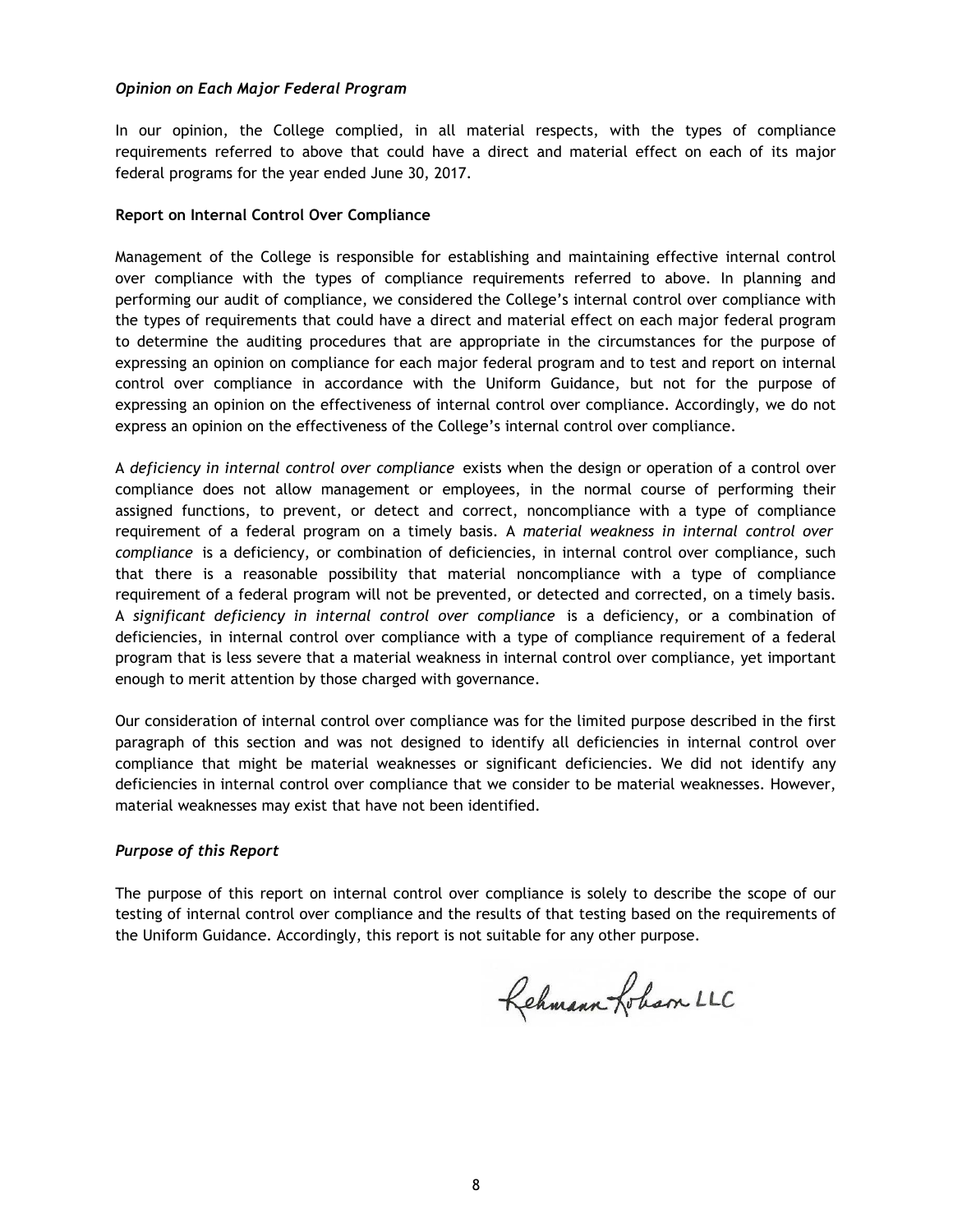| <b>Schedule of Findings and Questioned Costs</b><br>For the Year Ended June 30, 2017                                       |                                                                                        |            |         |    |                       |                          |
|----------------------------------------------------------------------------------------------------------------------------|----------------------------------------------------------------------------------------|------------|---------|----|-----------------------|--------------------------|
| SECTION I - SUMMARY OF AUDITORS' RESULTS                                                                                   |                                                                                        |            |         |    |                       |                          |
| <b>Financial Statements</b>                                                                                                |                                                                                        |            |         |    |                       |                          |
| Type of report the auditor issued on whether<br>the financial statements audited were prepared<br>in accordance with GAAP: |                                                                                        | Unmodified |         |    |                       |                          |
| Internal control over financial reporting:                                                                                 |                                                                                        |            |         |    |                       |                          |
| Material weakness(es) identified?                                                                                          |                                                                                        |            | yes     | X  | no                    |                          |
| Significant deficiency(ies) identified?                                                                                    |                                                                                        |            | yes     | X. | none reported         |                          |
| Noncompliance material to financial statements<br>noted?                                                                   |                                                                                        |            | yes     | X. | no                    |                          |
| <b>Federal Awards</b>                                                                                                      |                                                                                        |            |         |    |                       |                          |
| Internal control over major programs:                                                                                      |                                                                                        |            |         |    |                       |                          |
| Material weakness(es) identified?                                                                                          |                                                                                        |            | yes     | X. | no                    |                          |
| Significant deficiency(ies) identified?                                                                                    |                                                                                        |            | yes     | X  | none reported         |                          |
| Any audit findings disclosed that are required<br>to be reported in accordance with<br>2 CFR 200.516(a)?                   |                                                                                        |            | yes     | X. | no                    |                          |
| Identification of major programs and type of auditors'<br>report issued on compliance for each major program:              |                                                                                        |            |         |    |                       |                          |
| <b>CFDA Number</b>                                                                                                         | Name of Federal Program or Cluster                                                     |            |         |    | <b>Type of Report</b> |                          |
| 84.007, 84.033, 84.063, 84.268<br>84.048A                                                                                  | <b>Student Financial Assistance Cluster</b><br><b>Vocational Education Basic Grant</b> |            |         |    |                       | Unmodified<br>Unmodified |
| Dollar threshold used to distinguish<br>between Type A and Type B programs:                                                |                                                                                        | S.         | 750,000 |    |                       |                          |
| Auditee qualified as low-risk auditee?                                                                                     |                                                                                        | X.         | yes     |    | no                    |                          |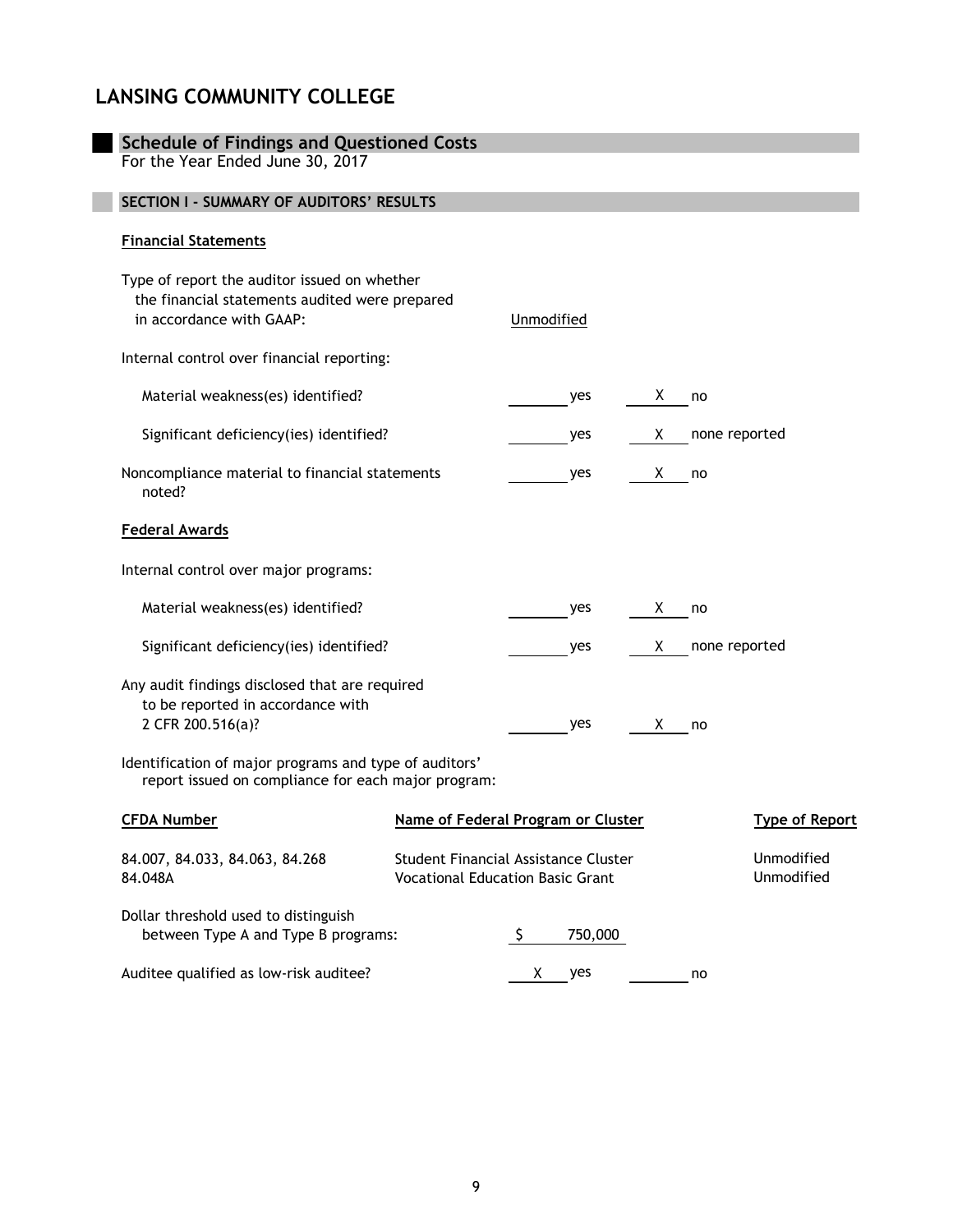# **Schedule of Findings and Questioned Costs (Continued)** For the Year Ended June 30, 2017

**SECTION II - FINANCIAL STATEMENT FINDINGS** 

No matters were reported.

**SECTION III – FEDERAL AWARD FINDINGS AND QUESTIONED COSTS**

No matters were reported.

n n n n n